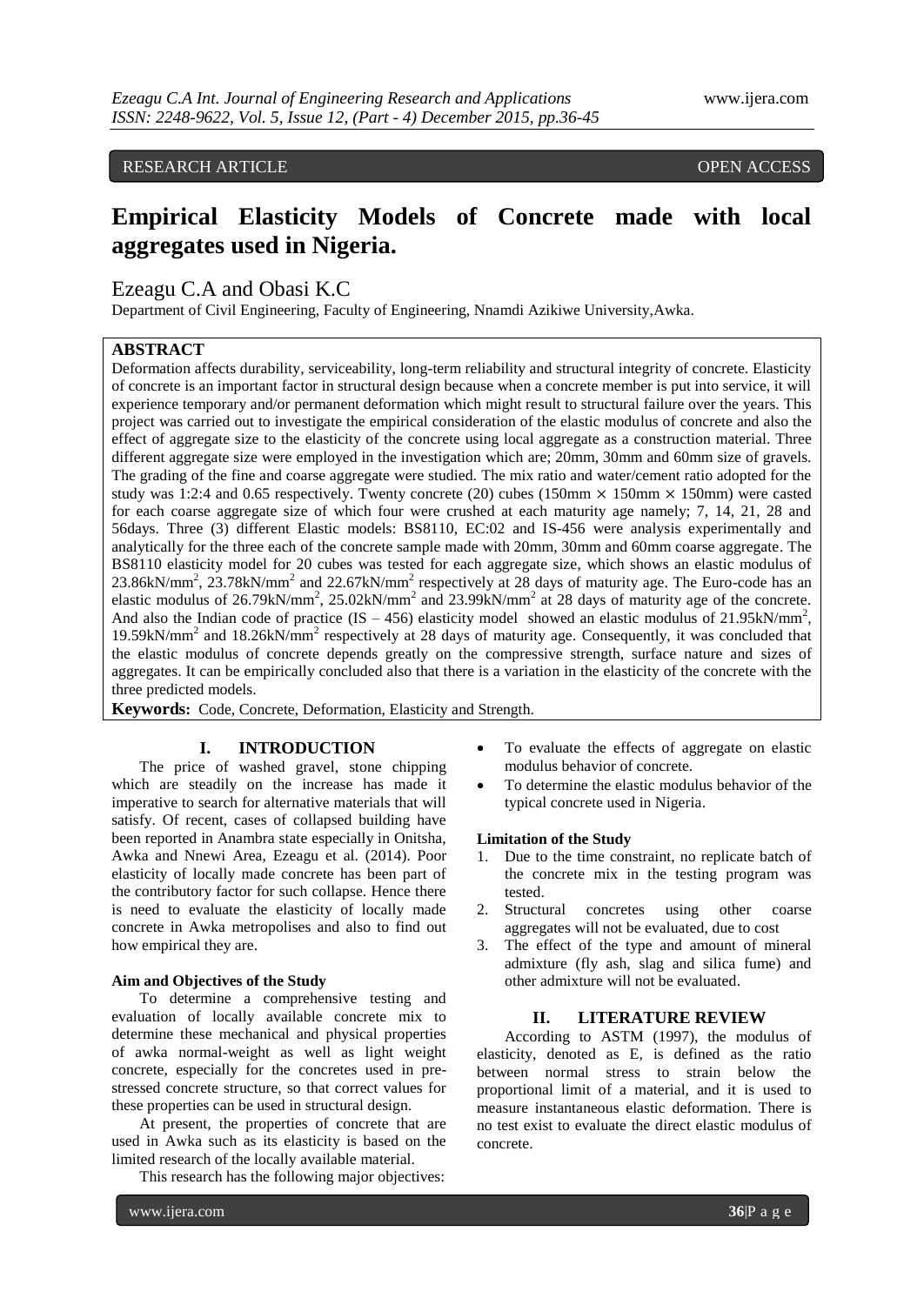#### **Factors Affecting Modulus of Elasticity**

One of the important factors affecting the modulus of elasticity of concrete is the strength. This can be represented in so many ways such as the relationship between ratio of mix or water/cement ratio. The modulus of elasticity also depend upon the state of wetness of concrete when other conditions being the same. Wet concrete will show higher modulus of elasticity than the dry concrete. This is in contrast to the strength property that dry concrete has higher strength than wet concrete. The possible reason is that wet concrete being saturated with water, experiences less strain for a given stress and therefore, gives a higher modulus of elasticity, whereas dry concrete shows higher strain for given stress on account of less gel water and inter-crystal absorbed water.

#### **Effect of Concrete Aggregate on Elastic Modulus of Concrete**

 **Effect of Coarse Aggregate Type on Elastic Modulus**

Coarse aggregate type is another very important factor affecting the elastic modulus of hardened concrete. Different types of aggregate can have quite distinct effects on elastic modulus. Even different coarse aggregates of the same type but from different properties, the reported findings by Zhou et al[1995] shows that the coarse aggregate type has a considerable influence on the elastic modulus of concrete.

#### **Effects of Mix Design on Elastic Modulus of Concrete**

Normally, the compressive strength of concrete is the only mechanical property to be considered in the mix design of a concrete. According to BS-Code prediction equation, a high compressive strength will give a high predicted elastic modulus than a concrete with a lower compressive strength, not only the design strength but also the mix ingredients will have a great influence on the elastic modulus of the concrete.

#### **Relationship between Modulus of Concrete and Compressive strength**

Stress-strength ratio stronger concrete has higher strain. This also can be explained that, the stronger the concrete the stronger the gel and hence higher is the modulus of elasticity. Modulus of elasticity of concrete increases approximately with the square root of the strength

#### **Models for Predicting Elastic Modulus of Concrete**

There is no universal specification that is possibly applied to relatively compressive strength to elastic modulus of concrete.

It is safe to assume that if concrete is very strong, its elastic modulus would be very high because it would resist deformations at high stress applications. The models used in this research to predict the elastic modulus of concrete are the following.

#### • **The Euro-Code (EC-02) (Beeby and Narayanan, 1995a)** Recommends for 28 days:

 $E_{cm} = 22[f_{cm}/10]^{0.3}$ .……………………[ 2.1] The variation of modulus of elasticity with time is estimated using the expression:

Ecm(*t*) = [*f*cm(*t*) / *f*cm] 0.3 *E*cm…………………….. [2.2] Where  $E_{cm}(t)$  and  $f_{cm}(t)$  are the values at an age of  $t$ days and  $E_{cm}$  and  $f_{cm}$  are the values at 28 days.

#### • **Model Recommended by BS8110 for Normal-Weight.** Recommends for 28 days:

|            | but the value at any age t can be accessed from the |
|------------|-----------------------------------------------------|
| expression |                                                     |
|            |                                                     |

|  |                                          |  | • The Indian Code of Practice (IS: 456) |  |
|--|------------------------------------------|--|-----------------------------------------|--|
|  | recommends that:                         |  |                                         |  |
|  | $\blacksquare$ = 2000   0 $\blacksquare$ |  |                                         |  |

# $E_c = 5000 \sqrt{f_{ck}}$  ……………………………………[2.5]

#### **III. Materials And Methodology**

The fine aggregate used for this research work was river bed collected from Amansea River, Awka North Local Government Area of Anambra state. Three different sizes of coarse aggregate 20mm, 30mm and 60mm was used. The coarse aggregate used were bought in Awka, which were actually sourced from ugwu-eme in ogwu local government Enugu State. The Dangote brand of ordinary Portland cement was used in the work. It is marketed in most cement shops within Awka. Water used for mixing and curing the concrete was clean, drinkable water and free of visible impurities. The particle size distribution of the coarse and fine aggregates was carried out after they were air dried.

The batching of the concrete was by weight and a mix ratio of 1:2:4 was adopted. Water/cement ratio of 0.65 was employed. Four cubes were cast for each aggregate size for for a particular age at curing, namely; 7 days, 14 days, 21 days, 28 days and 56 days. In other words , 20 concrete cubes (150mm × 150mm  $\times$  150mm) were casted for each aggregate size, total of 60 cubes. The fresh concrete was thoroughly tampered in the mould with steel rod and reference numbers were given to the moulds for easy identification of the concrete made with the same size of coarse aggregate. The moulds were removed after 24hours and were immersed in water throughout the curing period.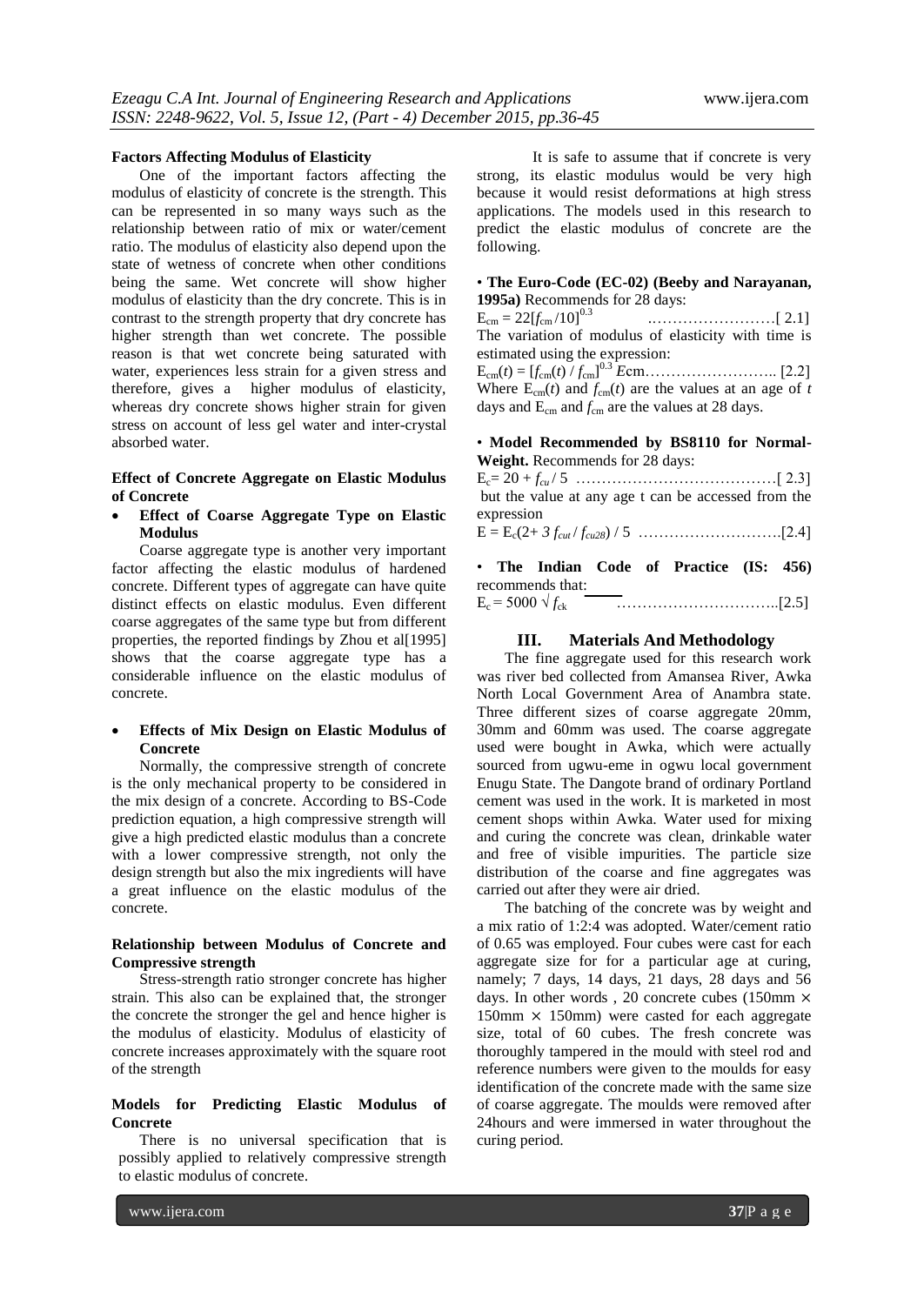

The slump test was determined in accordance with ASTM C143. The slump test is a measure of relative fluidity and was performed to determine the consistency of the fresh concrete. The test was run during the 3 minute-resting period of the mixing process



Four cubes were removed from each set of cubes at each maturity age. The cubes were weighed and crushed using the crushing machine. The ratio of the crushing loads to the surface area of the cubes gave the compressive strengths of the cubes which were average for each aggregate size at each curing age.





The average compressive strength for each of the aggregate sizes was used in evaluating the modulus of elasticity, which was obtained from the empirical expressions given by the various design codes; The Euro-Code, British code (BS8110) and Indian Code of Practice (IS: 456).

# **IV. RESULTS AND DISCUSSION**

Particle Size Distribution: Figure 1 is the sieve analysis carried out on both the fine aggregate and the coarse aggregate. The figure shows that the fine aggregate used for the experiment was well graded with a maximum size of 4.75mm. It can also been seen that the coarse aggregate sizes were uniformly grading (that is they posses particles of almost the same diameter).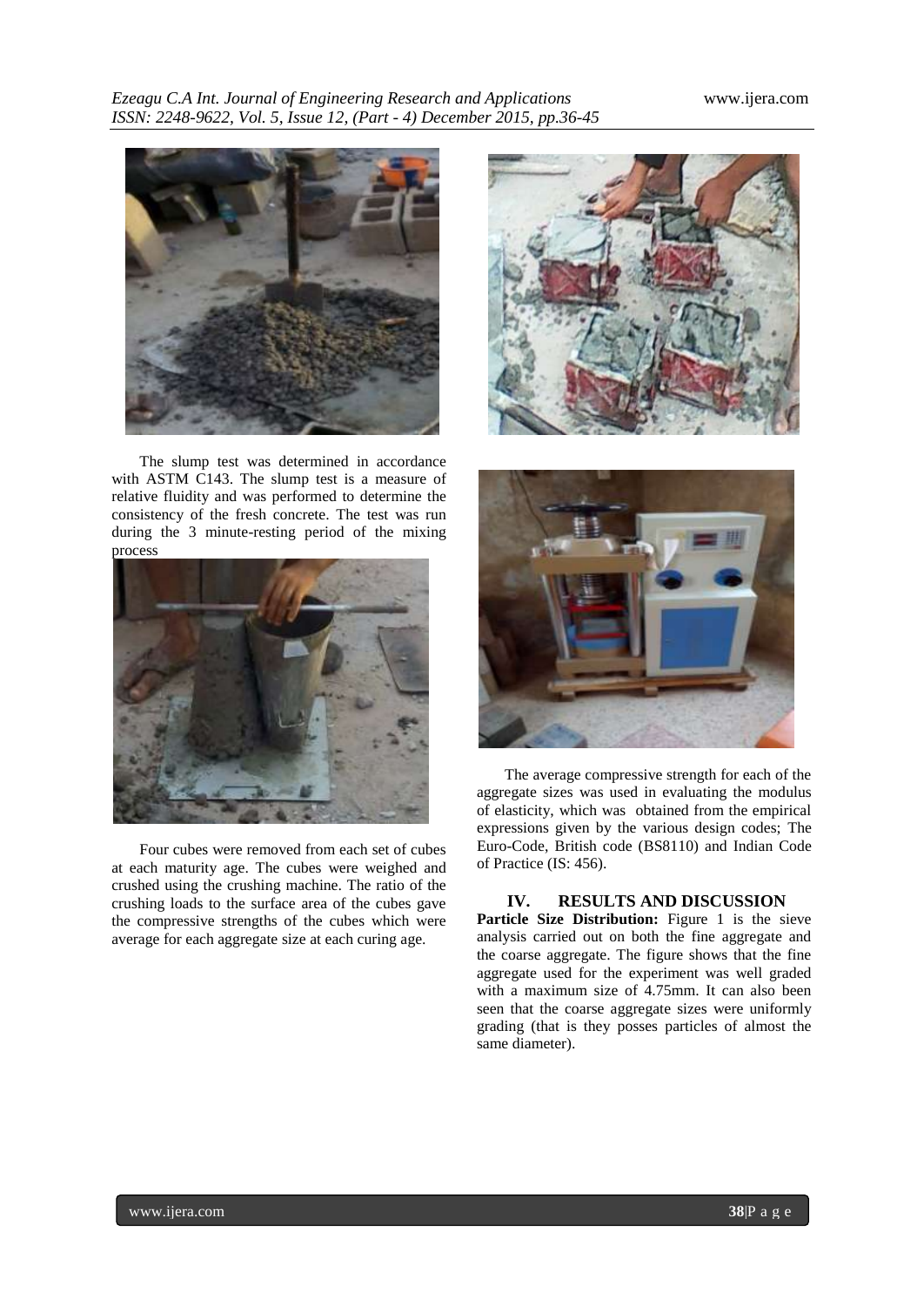

#### **Slump Test**  $T_{\text{sum}}$  T.

| Table T. Siumb Test Result |                  |                  |                   |  |  |
|----------------------------|------------------|------------------|-------------------|--|--|
| 20 <sub>mm</sub>           | Iб               | $10 - 30$        | $0.85 - 0.90$     |  |  |
| 30 <sub>mm</sub>           |                  | $10 - 30$        | $0.85 - 0.90$     |  |  |
| 60 <sub>mm</sub>           |                  | $0 - 10$         | $0.65 - 0.85$     |  |  |
| Aggregate size             | Slump value (mm) | Slump range (mm) | Compacting factor |  |  |

From the table above it shows the results of slump cone test, with the water/cement ratio of 0.65. the results of the fresh concrete properties obtained from the slump test carried out on the fresh concretes are in the range of 10–30mm, for fresh concrete with 20mm and 30mm aggregate size, while for 60mm aggregate its slump range is 0-10mm.

#### **Elastic Modulus**

Table 2, 3, 4 shows the results of the elastic modulus according to the model recommended by BS code, EC-02 and indian code of practice respectively at 7,14,21,28 and 56 days as well as the various comparison considered in the course of the study.it is observed that in all models that the elastic modulus of the concrete tends to increase as the curring age increases and also the smaller the coarse aggregate size the higher elastic modulus of the concrete.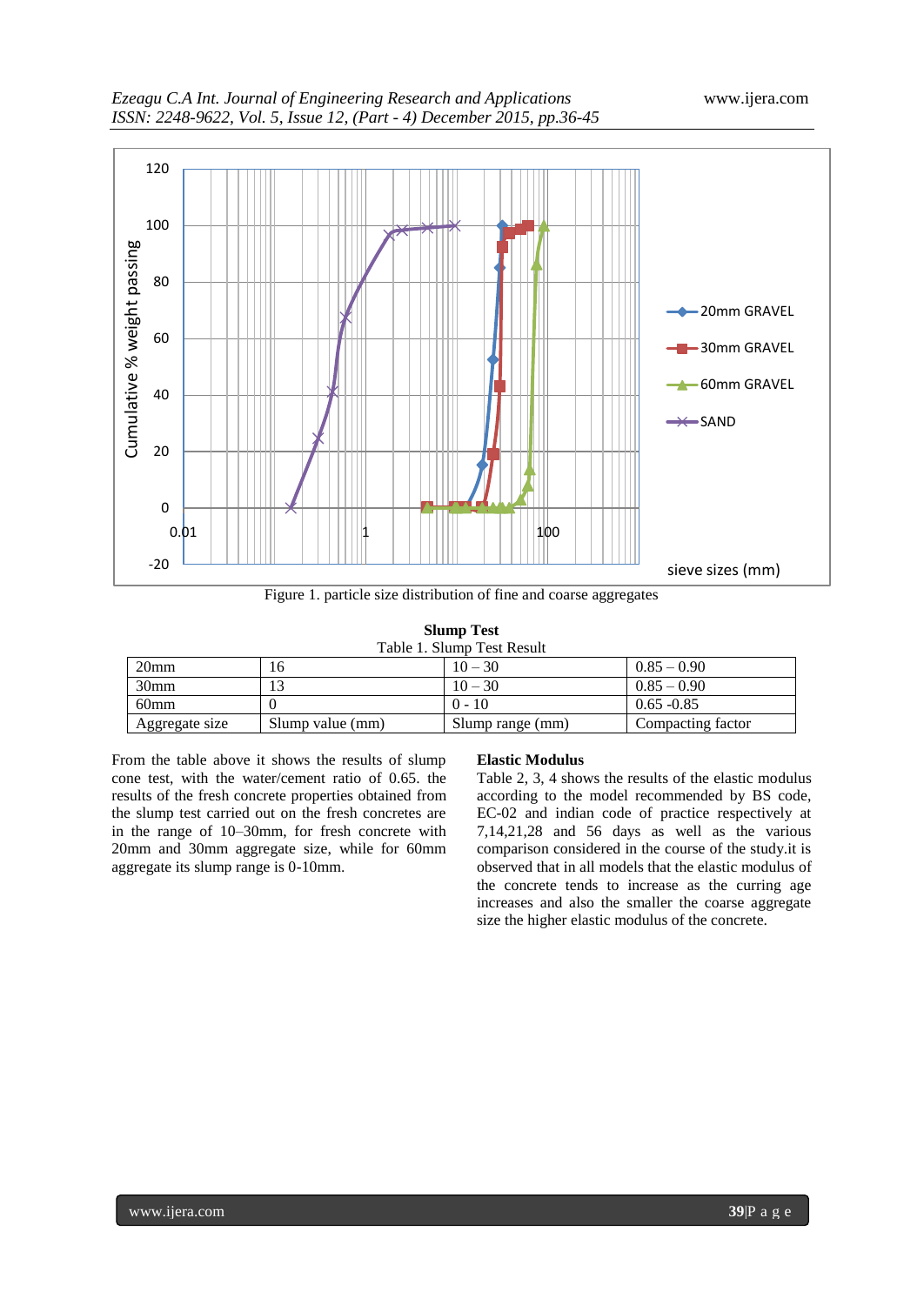| Size of          | Age     | Average              | Elastic       |
|------------------|---------|----------------------|---------------|
| coarse           |         | compressive          | Modulus<br>of |
| aggregat         | (days)  | strength             | concrete      |
| e                |         | (N/mm <sup>2</sup> ) | $(KN/mm^2)$   |
| 20 <sub>mm</sub> | 7 days  | 2.92                 | 19.14         |
|                  | 14 days | 17.35                | 22.43         |
|                  | 21 days | 18.32                | 23.15         |
|                  | 28 days | 19.28                | 23.86         |
|                  | 56 days | 20.58                | 24.83         |
| 30 <sub>mm</sub> | 7 days  | 10.20                | 18.45         |
|                  | 14 days | 12.31                | 20.33         |
|                  | 21 days | 14.09                | 21.93         |
|                  | 28 days | 15.35                | 23.07         |
|                  | 56 days | 17.25                | 24.78         |
| 60 <sub>mm</sub> | 7 days  | 8.86                 | 18.10         |
|                  | 14 days | 10.24                | 19.51         |
|                  | 21 days | 11.25                | 20.54         |
|                  | 28 days | 13.34                | 22.67         |
|                  | 56 days | 15.32                | 24.69         |

| of<br>Size       | Age     | Average              | Elastic               |
|------------------|---------|----------------------|-----------------------|
| course           |         | compressive          | Modulus<br>of         |
| aggregate        | (days)  | strength             | concrete              |
|                  |         | (N/mm <sup>2</sup> ) | (KN/mm <sup>2</sup> ) |
| 20 <sub>mm</sub> | 7 days  | 12.92                | 23.76                 |
|                  | 14 days | 17.35                | 25.96                 |
|                  | 21 days | 18.32                | 26.38                 |
|                  | 28 days | 19.28                | 26.79                 |
|                  | 56 days | 20.58                | 27.32                 |
| 30 <sub>mm</sub> | 7 days  | 10.20                | 22.13                 |
|                  | 14 days | 12.31                | 23.42                 |
|                  | 21 days | 14.09                | 24.39                 |
|                  | 28 days | 15.35                | 25.02                 |
|                  | 56 days | 17.25                | 25.91                 |
| 60 <sub>mm</sub> | 7 days  | 8.86                 | 21.22                 |
|                  | 14 days | 10.24                | 22.16                 |
|                  | 21 days | 11.25                | 22.79                 |
|                  | 28 days | 13.34                | 23.99                 |
|                  | 56 days | 15.32                | 25.01                 |
|                  |         |                      |                       |

Table 2, 3 and 4 Based on model recommended by BS 8110, Euro code 2 and IS 456 respectively, shows an increase in the elastic modulus of the three samples with respect to increase in the curing age. It can be seen that from 7 days to 21 days, the concrete of 20mm aggregate size is higher in elastic modulus followed by the 30mm and 60mm.

| Size of course   | Age     | compressive<br>Average | Elastic Modulus of concrete |
|------------------|---------|------------------------|-----------------------------|
| aggregate        | (days)  | strength $(N/mm^2)$    | $(KN/mm^2)$                 |
| 20 <sub>mm</sub> | 7 days  | 12.92                  | 17.97                       |
|                  | 14 days | 17.35                  | 20.83                       |
|                  | 21 days | 18.32                  | 21.40                       |
|                  | 28 days | 19.28                  | 21.95                       |
|                  | 56 days | 20.58                  | 22.68                       |
| 30 <sub>mm</sub> | 7 days  | 10.20                  | 15.97                       |
|                  | 14 days | 12.31                  | 17.54                       |
|                  | 21 days | 14.09                  | 18.77                       |
|                  | 28 days | 15.35                  | 19.59                       |
|                  | 56 days | 17.25                  | 20.77                       |
| 60mm             | 7 days  | 8.86                   | 14.88                       |
|                  | 14 days | 10.24                  | 16.00                       |
|                  | 21 days | 11.25                  | 16.77                       |
|                  | 28 days | 13.34                  | 18.26                       |
|                  | 56 days | 15.32                  | 19.57                       |

Table 2. elastic modulus base on BS-Code Table 3. Elastic Modulus base on Euro code – 02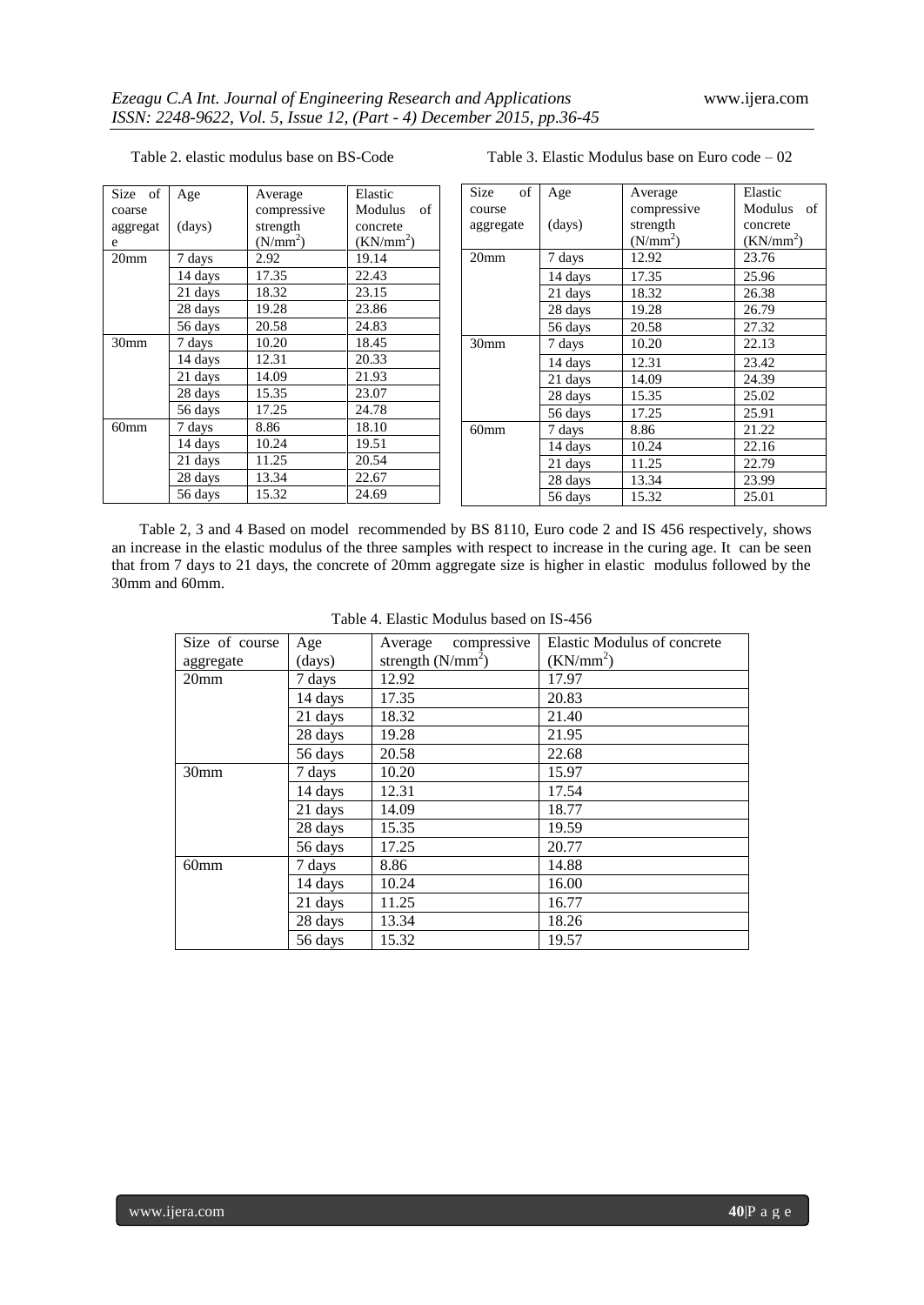





Fig 3. Graph of elastic modulus with aggregate sizes against age at curing based on Euro-Code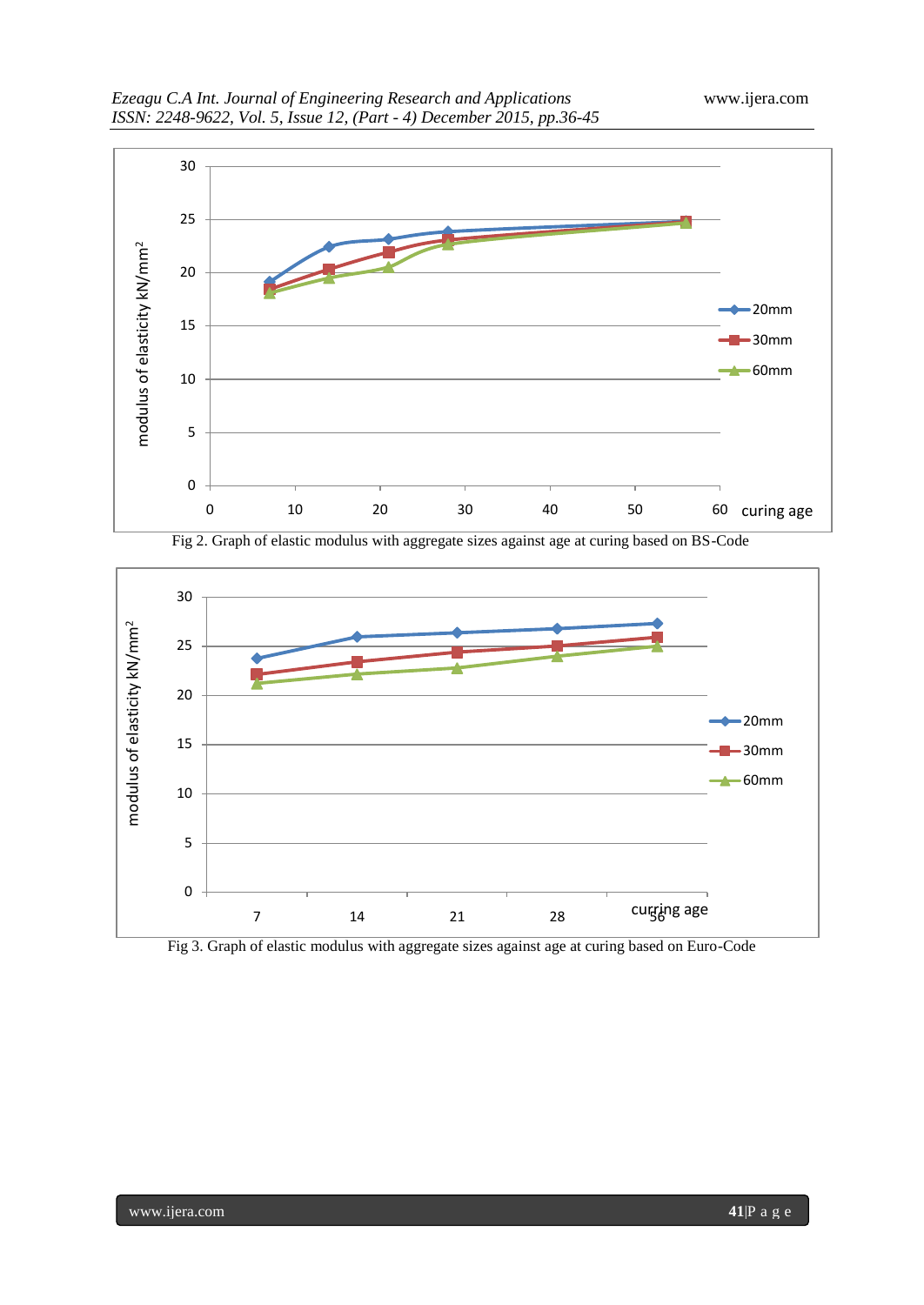

Fig 4. graph of elastic modulus with aggregate sizes against age at curing based on IS- Code

Figure 2 based on model recommended by BS 8110, shows an increase in the elastic modulus of the three samples with respect to increase in the curing age. It can be seen in both the graph and the chart that from 7 days to 21 days, concrete with 20mm aggregate size is higher in elastic modulus followed by 30mm and 60mm, but at 56 days the diference in elastic modulus of the concrete samples reduces.Figure 3 and4 based on model recommended by EC:02 and indian code of practice respectively, shows that the elastic modulus concrete with 20mm aggregate size is higher in elastic modulus followed by 30mm and 60mm. it also shows that the elastic modulus increases with respect to increase in the curring age.

| <b>Table 5</b> Result show elastic modulus of concrete using 20mm aggregate size |                                                       |                  |                            |  |  |  |
|----------------------------------------------------------------------------------|-------------------------------------------------------|------------------|----------------------------|--|--|--|
| Age (days)                                                                       | Elastic Modulus $(kN/mm2)$ Elastic Modulus $(kN/mm2)$ |                  | Elastic Modulus $(kN/mm2)$ |  |  |  |
|                                                                                  | based on EU-code                                      | based on BS-code | based on IS-456            |  |  |  |
|                                                                                  | 23.76                                                 | 19.14            | 17.97                      |  |  |  |
| 14                                                                               | 25.96                                                 | 22.43            | 20.83                      |  |  |  |
| 21                                                                               | 26.38                                                 | 23.15            | 21.4                       |  |  |  |
| 28                                                                               | 26.79                                                 | 23.86            | 21.95                      |  |  |  |
| -56                                                                              | 27.32                                                 | 24.83            | 22.68                      |  |  |  |

#### **Comparison of Codal Provision for Modulus of Elasticity**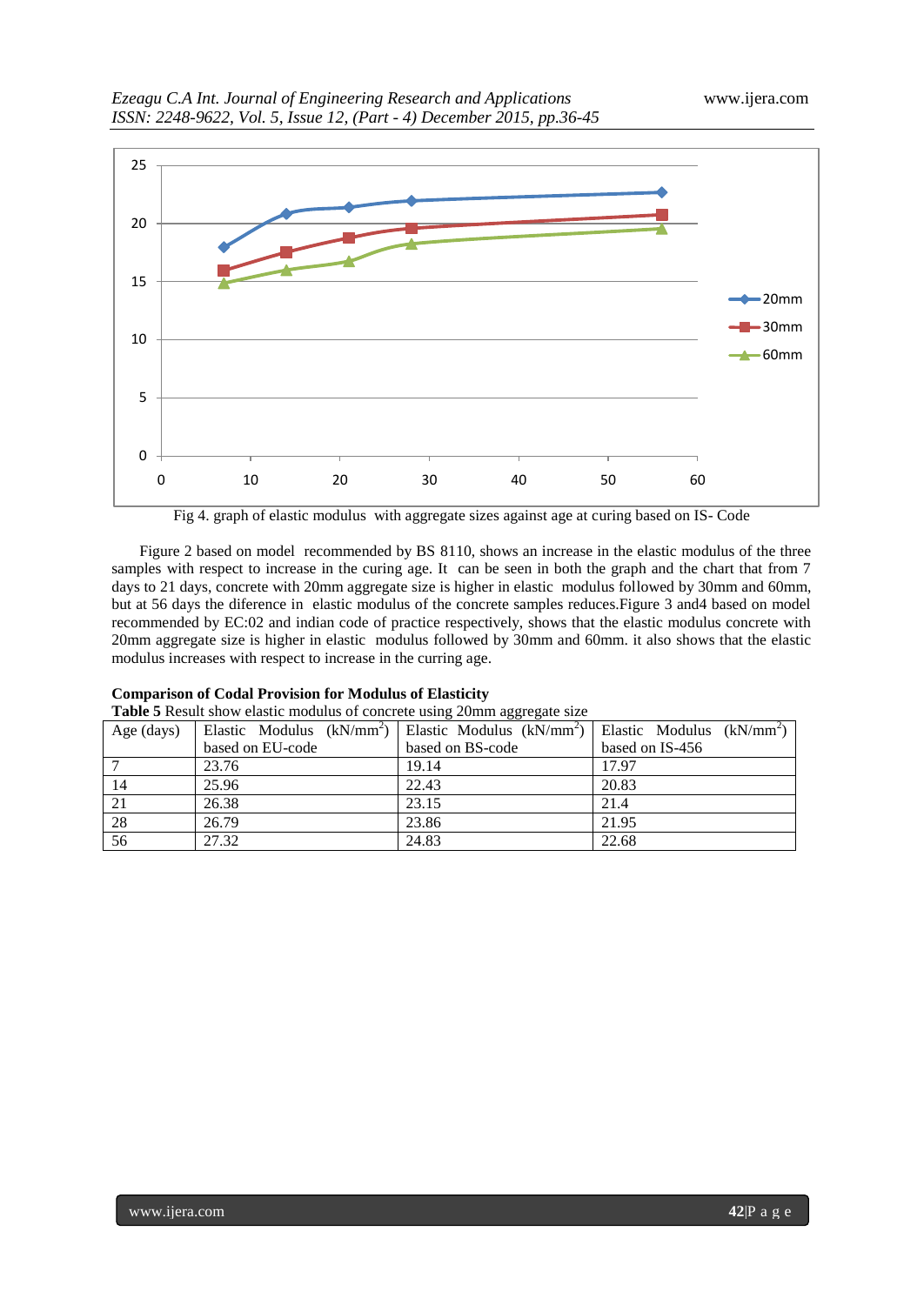

Fig 5. Modulus of elasticity variation of models with aggregate size of 20mm against curing age

| Age    | Elastic Modulus $(kN/mm2)$ | Elastic Modulus $(kN/mm2)$ | $(kN/mm^2)$<br>Modulus<br>Elastic |
|--------|----------------------------|----------------------------|-----------------------------------|
| (days) | based on EU-code           | based on BS-code           | based on IS-456                   |
|        | 22.13                      | 18.45                      | 15.97                             |
| 14     | 23.42                      | 20.33                      | 17.54                             |
| 21     | 24.39                      | 21.93                      | 18.77                             |
| 28     | 25.02                      | 23.07                      | 19.59                             |
| 56     | 25.91                      | 24.78                      | 20.77                             |

Table 6 Result show elastic modulus of concrete using 30mm aggregate size



Fig 6. Modulus of elasticity variation of models with aggregate size of 30mm against curing age

www.ijera.com **43**|P a g e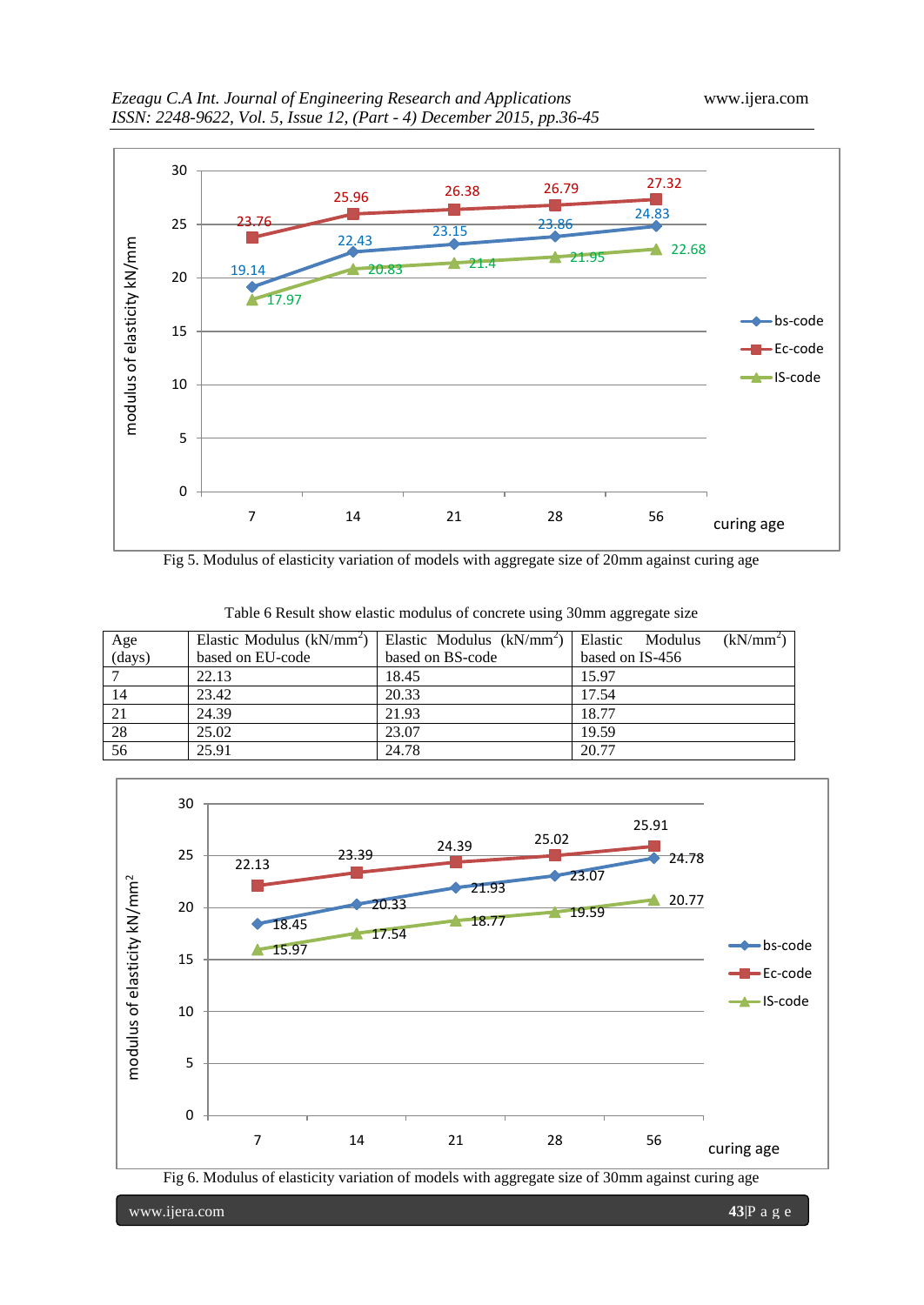| Age (days) | Modulus<br>Elastic | Elastic<br>Modulus                                                                            | Elastic<br>Modulus |
|------------|--------------------|-----------------------------------------------------------------------------------------------|--------------------|
|            |                    | $(kN/mm2)$ based on EU- (kN/mm <sup>2</sup> ) based on BS- (kN/mm <sup>2</sup> ) based on IS- |                    |
|            | code               | code                                                                                          | 456                |
|            | 21.22              | 18.10                                                                                         | 14.88              |
| 14         | 22.16              | 19.51                                                                                         | 16.00              |
| 21         | 22.79              | 20.54                                                                                         | 16.77              |
| 28         | 23.99              | 22.67                                                                                         | 18.26              |
| 56         | 25.01              | 24.69                                                                                         | 19.57              |

Table 7 Result show elastic modulus of concrete using 60mm aggregate size



Fig 5. Modulus of elasticity Variation of the models with aggregate size of 60mm against curing age

A comparison of modulus of elasticity obtained from the empirical expressions given by the various design codes for both 20mm, 30mm, 60mm coarse aggregate sizes are presented in fig 5, fig 6 and fig 7. from the figures it is seen that EC- 02 predict higher modulus of elasticity than BS:8110 followed by the IS:456. These observations can be seen in all three samples

#### **V. Conclusion And Recommendation**

Based on the result of this investigation which have been discussed above, the following conclusions can be drawn:

- 1. Aggregate size of 20mm produces concretes with higher elastic modulus as compared to aggregate size of 30mm and 60mm
- 2. Models for the evaluation of elastic modulus of the concrete, all gave a different values of the elastic moduli of concrete in all concrete with different sizes. EC- 02 predict higher modulus of elasticity than BS:8110 followed by the IS:456.
- 3. For economical reasons, 20mm aggregate size is the most desirable because it produced a

characteristic strength of 19.28N/mm<sup>2</sup> which is about 96.4% of the designed characteric strength of  $20N/mm^2$ .

It is, therefore recommended that:

- 1. 20mm aggregate size should be used for the production of concrete. Although 30mm can also be used.
- 2. Further investigation should be conducted on many more kinds of coarse aggregate available in Anambra to verify their suitability for the production of effective concrete.
- 3. Only one w/c ratio was used during this investigation. Therefore further research should be conducted on the used local aggregate and other locally available materials using a wide range of w/c ratio

#### **REFERENCES**

[1.] ACI. (1996). *ACI Manual of Concrete Practice.* American Concrete Institute. Concrete based on composite model. *Cement and Concrete Research* , 11.174.